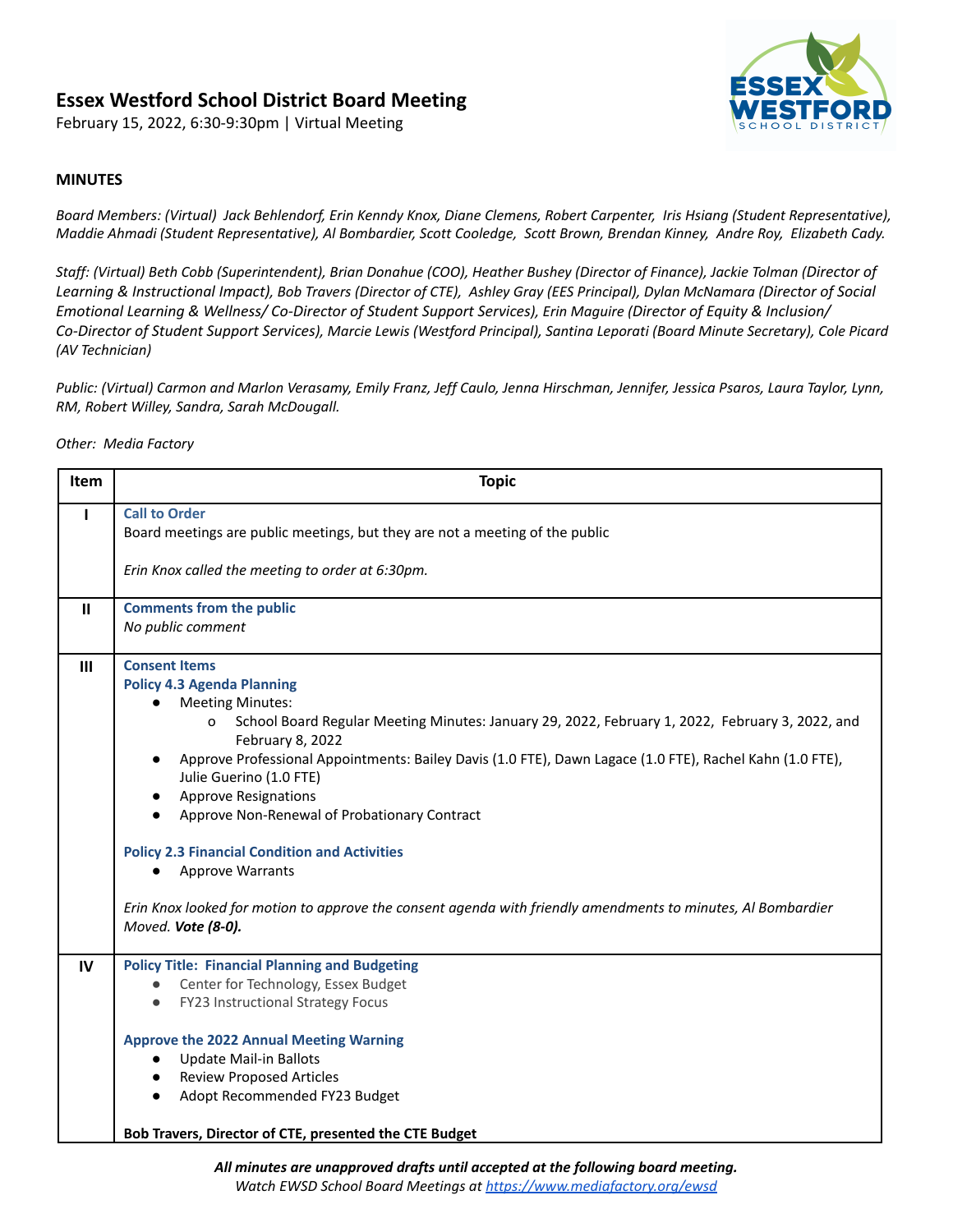- *● Presented a new mission statement. Currently working with the New England Association of Schools & Colleges (NEASC). They are studying CTE programs and comparing against their 7 standards.*
- *● 12 Different career pathways, 27 tracks that students are enrolled in.*
- As a full day program, there are no other centers that have many second year programs as CTE.
- Required by the AOE to ensure that all programs lead to industry-recognized credentials (IRCs). There are *about 22 IRCs that students can earn throughout the year.*
- *● Career & Work Experiences - Over 70% of students every year experience some level of career work experience. Have several students in cooperative experiences.*
- *● Skilltech - Charged by Governor's office to provide workforce development solutions for the region. All programs lead to certifications to advance career opportunities, increase wages, and creates pathways to more learning.*
- *● Core mission: Prepare students for college and careers.*
- *● Every two years, undergo the comprehensive local needs assessment with the AOE. Evaluates our performance and ensures we're meeting benchmarks. Focus on size, scope and quality.*
	- $\circ$  Size, do we have enough programs? Process about 450 applications each year, this year our goal is to *process 500 applications. Next year, launching the HVAC, electrical and plumbing program. Working with MMU on advanced manufacturing program.*
	- *○ Scope, do we offer the correct curriculum experiences for students? Align programming with AOE proficiencies. Has to reflect industry needs. Required to provide Industry-recognized credentials. Offering 19 college courses across 9 different programs. Students earn college credits, and core academic classes. Required to have student leadership organizations, Skills USA, National Technical Honor Society, Game of Logging.*
	- *○ Quality, programs provide rigorous learning experiences. Knowing to what extent our students are meeting those scope requirements. Document the percentage of students that are meeting those proficiencies.*
- *● Accomplish this all through engagement and self reflection.*

# *Jack Behlendorf: Asked what a dangerous program is?*

Bob: Natural resources program, have heavy equipment on site. Need several adults in those learning environments to *ensure safety of students. Professional foods can also be a dangerous program.*

### **Brian Donahue - presented on CTE budget overview**

The EWSD board is responsible for putting forward the CTE budget to voters. The only cost that EWSD absorbs is the expenses of sending our students to CTE, based off of the six-semester average. The process of hosting the center has *indirect/direct cost reimbursement from the Center to the District.*

Iris Hsiang: Are there student representatives on the Regional Advisory Board (RAB) board? If not, could CTE students be student representatives on the EWSD board. Have an active student leadership council and it would be easy to find *a student willing to serve on the RAB or the EWSD board.*

Bob: No not on the RAB, but it's a great idea. Also a great idea to have a student representative on the EWSD board. Regional Advisory Boards are required to have representation from all of the sending districts. School board members are required to have three industry partners who represent the major areas the tech center serves within the region. Have about 20 people on our RAB. Currently in process of growing it, trying to have a larger representative group.

### **Brian continued presenting on CTE budget**

- CTE has to determine its essential investments and expenses going into the next year. It uses offsetting *revenues to prove out what the tuition would be.*
- Six Semester average going up by .22%. A factor of the attendance of sending schools over the last 6 *semesters.*

### **Board discussion:**

*Erin Knox: I dIdn't see South Burlington on the list of sending schools. Brian: They are on the list, they are just lower. Erin Knox: I was surprised not to see them, do they utilize the Burlington Tech program more?*

Bob: South Burlington's enrollment has declined. They offer tech-like programming as part of their regular curriculum. *Sophomore level programming is not guaranteed for students, sending schools can decide if they want sophomore students to participate in pre-tech.*

**Brian continued presenting on CTE budget**

Interconnection of CTE budget creating a need for tuition, and that cost being in the EWSD General Fund.

*Media Factory films every regular board meeting and broadcasts them live. Watch LIVE EWSD School Board Meetings at https://www.facebook.com/retnvt*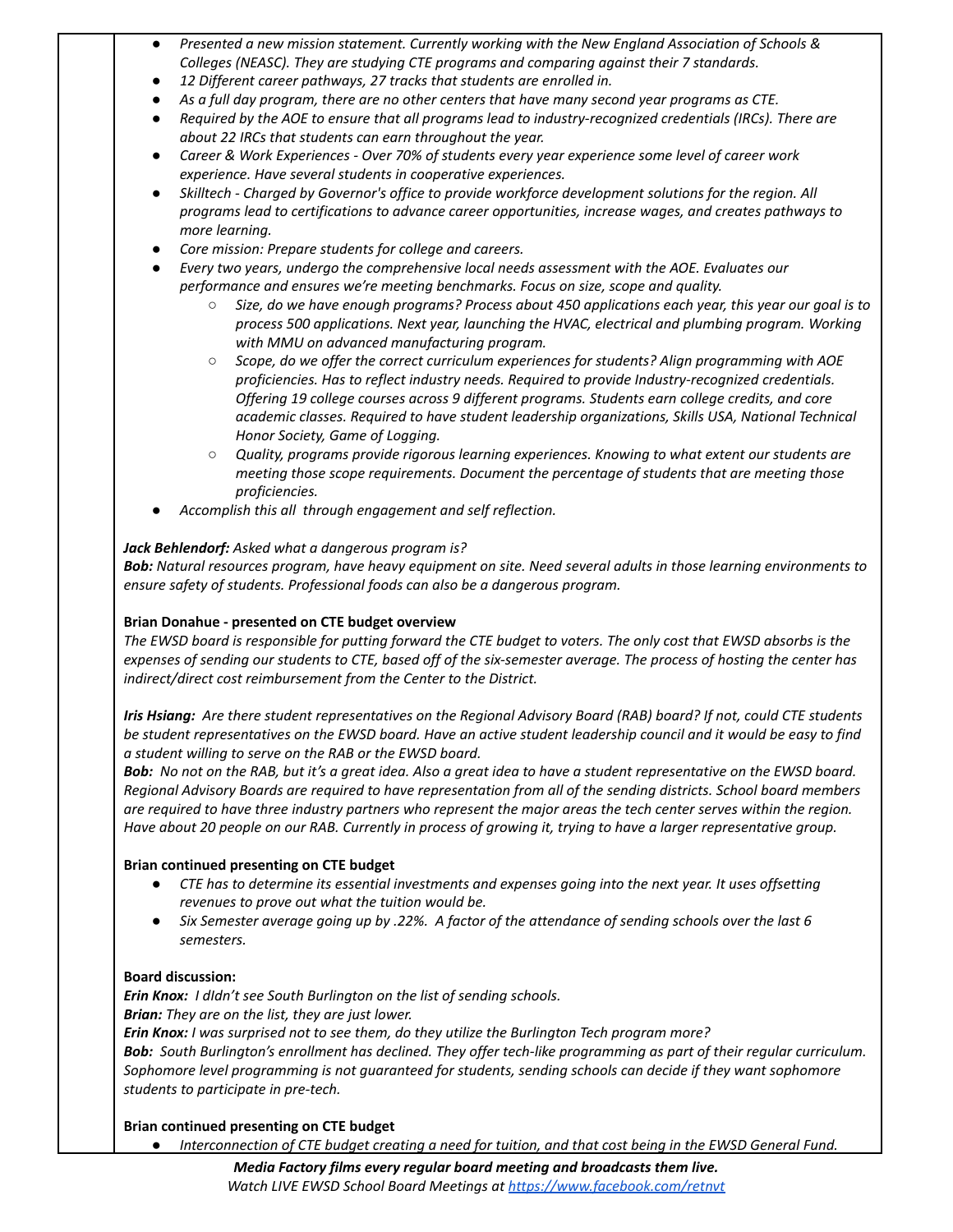Had lower expenses in 2020 and 2021 during COVID. The board announced a tuition of \$18,000. Statewide average tuition is \$18,221. We are the only technical center in the state of Vermont that shares a region with *another technical center.*

Andre: Do we have districts designated to attend the tech center. But they can deviate from that if the tech center they *are designated to does not have the curriculum they want?*

Bob: By statute, a student from another service region, is allowed to tuition into a region that has a program that their region does not provide. For example, we have students from all over the state coming to our dental program, it is the *only one in the state.*

Andre: If we had a student attend a tech center and a program not offered by CTE, then we would be getting into the *tuition formula for the three year average?*

Brian: We pay tech ed tuition, the majority to CTE, and pay a 6 semester average to Burlington Tech.

Andre: How many students do we expect to attend Burlington in the coming year, and what would the six semester *average be?*

*Bob: Essex sends 12-20 students a year to Burlington tech.*

Brian: 6 semester average for Burlington Tech from EWSD in FY22 is 4.48 (Half day model). The FY23 CTE budget is *increasing 3.1%, to \$8,226,539. The announced tuition is \$18,000.*

# **Beth presented on FY23 Instructional Strategies:**

- Ultimate goal of Instructional Strategies is creating a culturally responsive sustaining system where everyone *is successful and has a sense of belonging.*
- *● A priority of ours is the Professional Learning Communities (PLCs), Response to Intervention (RTI), and multi-tiered systems of support (MTSS). Coming into effect by law on July 1 as part of Act 173.*
- Instructional Leadership: Principals are the second most impactful person in a student's school life. The four *areas we work on through the University of Washington Center for Educational Leadership:*
	- *○ Equitable School Community - Aligning goals, decisions and actions to EWSD vision and mission. Creating a culture and climate that benefits all students.*
	- *○ Resource Management - Identifying priorities, aligning resources, developing talent.*
	- *○ Collective Leadership - Personal development, collaborative culture. Creating a system of shared leadership and accountability.*
	- *○ Learning and Teaching Environment - Make sure all students can access their learning in classrooms supporting their SEL development.*
- *● Over the past few years have created systems in EWSD to implement and support Instructional Leadership. Our principals are looking at data all the time.*

# Marcy Lewis - Principal at Westford School Presents on Instructional Leadership and Data through PLC and RTI work

- *● Talked about how investments by EWSD impact students at Westford.*
- Reading on grade level by the 3rd grade has a huge impact on the quality of life of that person.
- *● Reading and SEl data examined in a variety of ways to ensure that all means all.*
- *● Using research based strategies to close learning gaps.*
- *● Use PLCs and data to address student learning and individual needs through RTI.*
- Measure student individual data and implement targeted interventions, follow that student and data to see if *learning targets were attained.*
- Went over EWSD Reads data. Measures data points and growth three times a year. Seeing growth in targeted *populations like SES and students with specific learning disabilities like dyslexia.*
- *● We have seen a strong correlation between students on IEPs and less developed SEL skills.*
- Our SEL & Behavior Coach has created systems to track data and create targeted interventions for students.
- Acknowledged the amazing work of our teachers. Thank you to our board for setting us up for success, your *commitment to supporting policies for growth, supporting our students, teachers, and staff.*

### **Board Discussion:**

### *Jack: Thank you Marcy, for your work.*

Erin Knox: This shows the level of professionals we want doing this work. It is complex and important. It's interesting to see how this approach on a student level yields results. Also, that we're seeing these results during covid recovery says *that we are really able to do something with this work.*

Brendan: Thanked Marcy for the presentation and the work that's gone into this. This is the work that the board *wanted to see. So good to see classroom level examples and the progress.*

Jack: Asked about a chart in the presentation, and what the vertical axis was? What do the letters represent? Marcy: The vertical axis are reading level benchmarks that we measure three times a year. The letters represent *different reading level targets for different grades.*

Beth: Thank you to Marcy for bringing us into that student level data. Appreciate her willingness to come and show the board that success as the board has implemented this and given us the resources the past few years.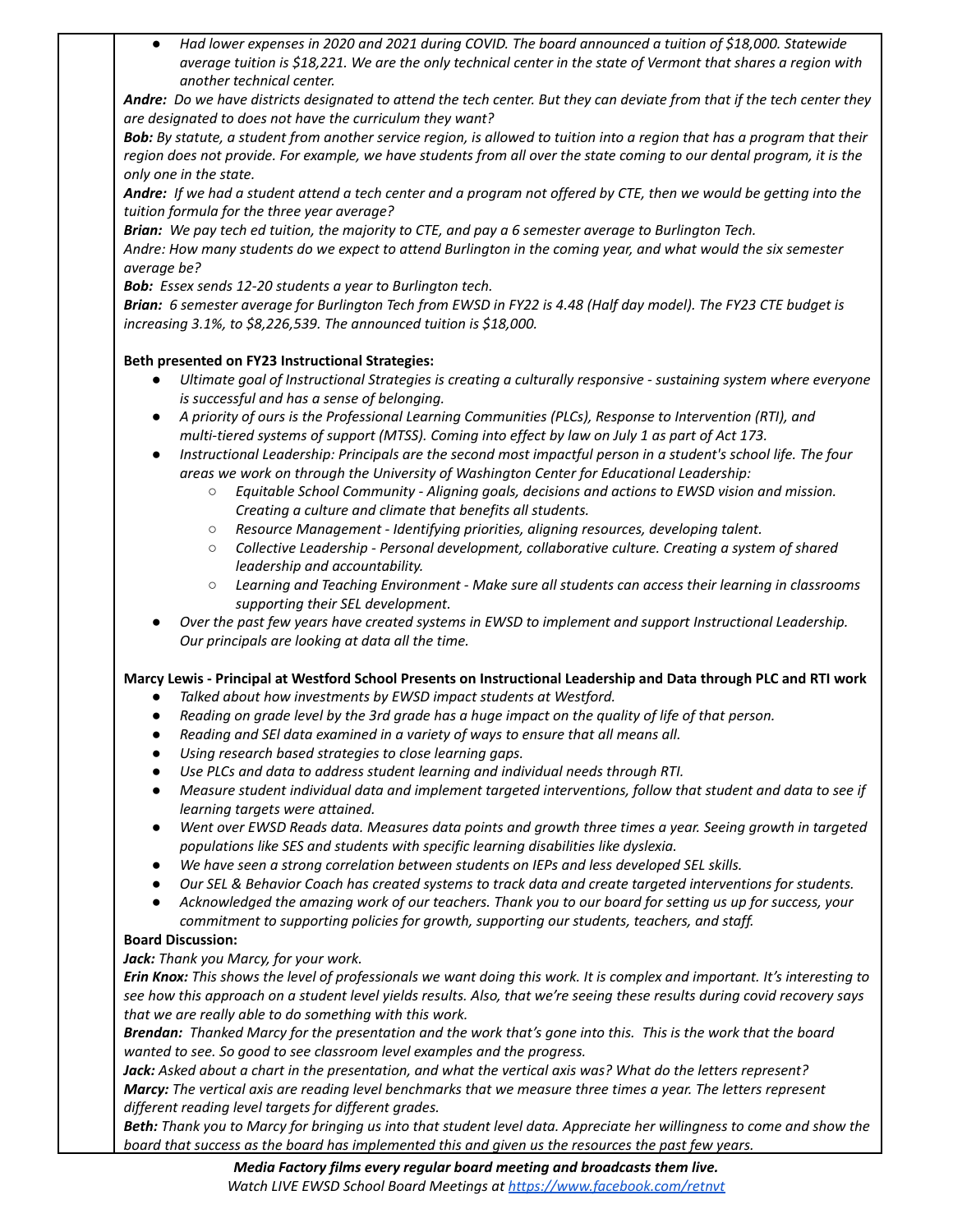#### **Jackie Tolman Presented on PLCs**

- *● The PLC process creates the culture and collaboration structures needed for a strong core instructional program.*
- Focus on results leads each team to develop and pursue measurable goals for each student. Student goals are aligned with school goals, and district goals to create a more equitable learning environment for all students.
- *● MTSS/RTI - developing strategies and ideas to build on students strength*
	- *○ Ensure access to all students to grade level instruction to meet standards*
		- *○ Tier 1 - core instruction*
		- *○ Tier 2 - Supplemental program/interventions*
		- *○ Tier 3 - Intensive student supports*

#### **Ashley Gray - Principal at Essex Elementary School Presents om PLC and RTI work**

- *● Teachers are dedicated and committed to PLC team work.*
- *● Use this data to plan in all academic areas.*
- *● Aligning PLC process: SEL progress monitoring with academic progress monitoring.*
- *● Meet twice a week to review Literacy Math, and SEL benchmarks to develop instructional strategies and interventions.*
- *● PRIDE Cycles - daily time for students to get instruction in essential standards.*
- PLC and RTI are interconnected. Ensure that all students are given instruction on essential standards at the Tier 1 level. If a student is struggling, identify Tier 2 interventions like PRIDE time. If that doesn't work, then go *to Tier 3 interventions, referral to Intervention team to address student specific needs.*
- *● The first few months this year, focused on Tier 1, classroom instruction to address SEL needs.*
- *● Then, looked at SEL standards data to identify small group instruction as Tier 2 intervention.*
- In those small groups, we identify students that need more help and refer to Intervention Team. We bring *together all of our supports to provide as much as we can for students as possible.*
- Thank all of our teachers and staff for their amazing dedication and work. Thank the school board for *ensuring that we can do this important work.*

#### **Board Discussion:**

Brendan: Thank you for this powerful presentation. WIth so much data being collected about student progress, is any *of this data being used to determine next year placements?*

Ashley: Use this data as a key piece to placing each individual student. Starting to look at this now for next year. Look at balancing classrooms to meet student needs. Look at this data as a key piece to place each individual student. Marcy: Have a little different experience, we have one classroom per grade level. Conversations more around social *pairing and heterogeneous grouping.*

Jack: Ashley, you showed a chart about percentage of interventions. Was this typical data, was this year unusual, for *the high percentage of interventions?*

Ashley: Seeing increased needs for SEL. Important to focus on where we start, and where we end up and what that growth is. We had a huge number of students that needed SEL support. We are starting to see those numbers get *smaller through our interventions.*

Beth: This is the first year we have and are measuring SEL essential standards, do not have previous data to compare it *to.*

Jack: That is what I was wondering, where are we starting from, what is a typical starting point for this data. Beth: Highlight Marcy and Ashley for joining us, thank them for taking the time to give their presentations. This shows the use of the data that we're using to drive our system forward. These are the conversations we're having all of the *time.*

*Erin: You can hear in people's voices, the excitement and ownership. It is really gratifying.*

### **Jackie Tolman Presented on English Language Learner (ELL) Program**

- Describes a person who is learning the English language and has a native language that is not English.
- *● Our ELL students represent 39 native languages, 21 are actively translated on a daily basis.*
- *● We have seen significant growth in ELL students at EHS, EMS, and FLM. Our numbers change daily.*
- *● Must ensure that our ELL students have access to school information through translation services.*
- *● 2019-2022 Highlights*
	- *○ Over the past few years, we've developed and implemented systemic consistency.*
	- *○ Developed and implemented systemic professional development opportunities.*
	- *○ Expanded summer program offerings.*
	- *○ Added family engagement opportunities.*
	- *○ Developed more co-teaching models.*
	- *○ Expanded preschool transition services.*

#### *Media Factory films every regular board meeting and broadcasts them live. Watch LIVE EWSD School Board Meetings at https://www.facebook.com/retnvt*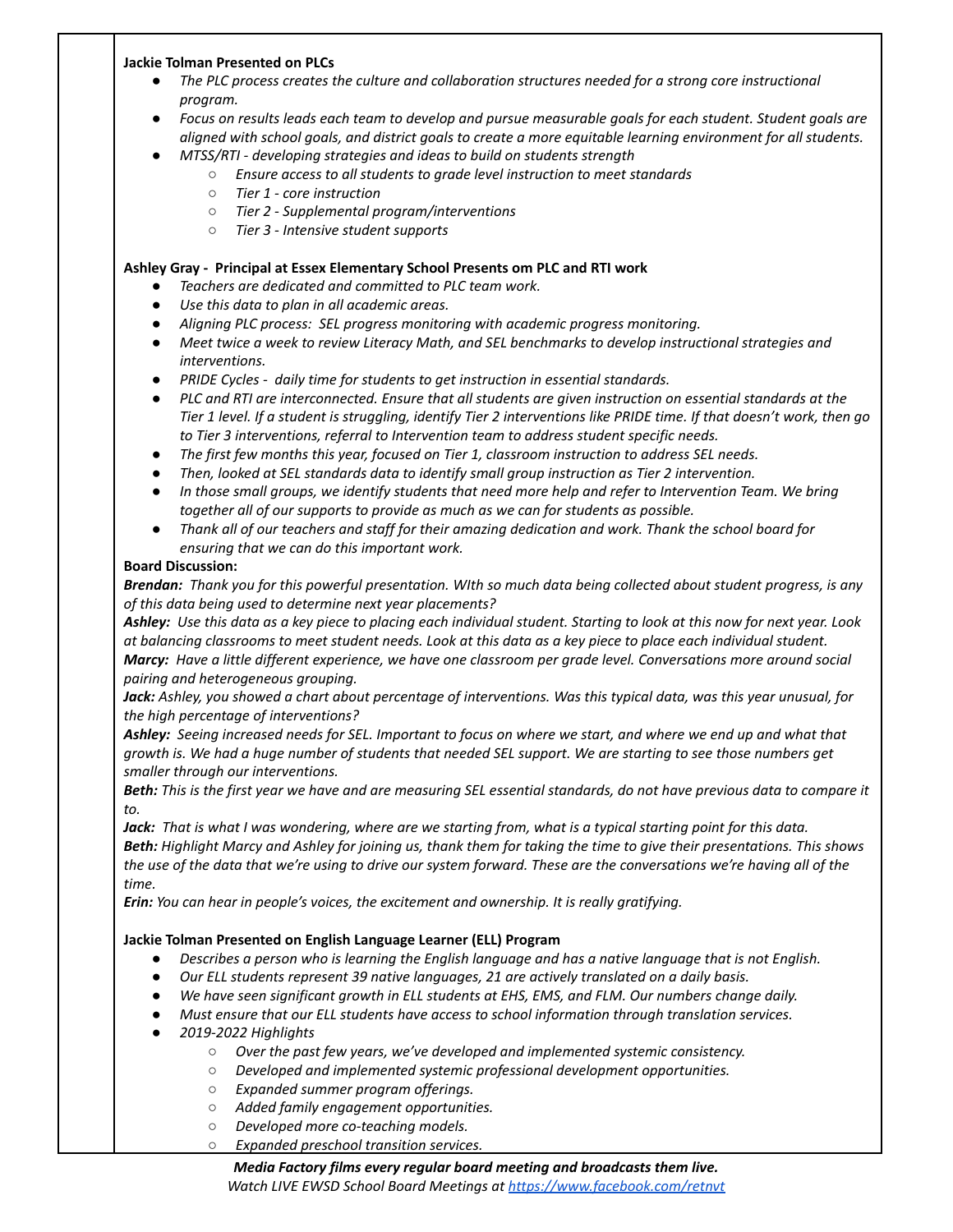*○ Revised translation procedures to be inclusive of all school materials and communications.*

#### *● Integrated Assessment*

- *○ Focused on progress monitoring and support of ELL students. Aligned pre-k - 12th grade progress monitoring.*
- $\circ$  RTI Tiers of interventions are the same tiers of interventions that all students receive. Offer many *different forms of support and interventions for students.*
- *○ Have targeted and content specific ELL learning labs to provide interventions.*
- *○ EHS has flex block, ELL learning lab, and literacy classes.*

#### **Board Discussion:**

Scott Cooledge: You mention that the ELL lab is new? What is the need, what does it look like, have you seen results? Jackie: We closed the learning gap of ELL students and honor roll. Targeted place for students to focus on their specific goals. It is very intentional. We have increased our staff at the high school, and the results are in our data. It is a highly *targeted and individualized approach.*

**Scott College:** Is that something they would receive coming out of a class, or is it a class schedule?

Jackie: It could be both. We are increasing capacity to have a highly individualized approach for each student. Brian: In the FY23 budget, some of the new hires we're making with Covid relief, some of these investments are tied to equity work and supporting most vulnerable populations. This is a population that will continue to grow in our *community. This is an important investment, especially when we talk about all means all.*

Jackie: Added more resources at the high school. There is a multicultural desk. Life skills group that will be supporting students. Looking to reach out through community partnerships to provide resources for our students and families. *Andre: Is Essex town/village considered a refugee resettlement designation? Do you receive advanced notification for students coming in?*

Jackie: Yes, we are connected with community partners and do get information when families are going to resettle *here.*

*Andre: As far as traditional migration, you would not be notified until the first day of school?*

Jackie: We have students moving into the district all of the time. With the additional investments in the budget for *FY23, we feel that we have the capacity to meet our needs.*

#### **Dylan McNamara Presented on SEL**

- Commitment to Social and Emotional Learning. Before the pandemic, we prioritized SEL and connected it to *our mission. Recognized that this is a pillar of what we do.*
- *● There are a number of benefits that the research has shown.*
- *● We can improve academics and life outcomes.*
- *● This is an iterative process.*
- *● We've created SEL competencies, then broken into standards, and learning targets. Our SEL coaches are supporting that work. We moved from having essential standards to assessing those standards through DESSA.*
- Doing a thoughtful job on assessing where students are so we can inform our instructions and interventions *provided to students.*
- Goal is to show change. Did a DESSA assessment in the Fall, and will do another in the Spring, which will show *changes in the data and how we have grown.*

Brian: The real outcomes of the investment is the identification of the competencies, the development of the standards. The training that's gone into that. The coaches work with the teachers to align with those standards. It's a *significant amount of work. Wanted to demonstrate the investment that we've done. Investing in core direct* instruction while having ample supports for our students. This is one of the teams we've built to support students, their *readiness, and their feeling a sense of safety and belonging.*

#### **Board Discussion:**

*Scott Brown: Does the .5 reflect a coach working at two schools?*

Dylan: Yes, that represents a split position. We have an SEL coach that supports both Summit and Fleming. When we introduced this, we recognize that we weren't entirely proportional. As we look forward we are trying to adjust and *remedy that.*

### **Beth Presented on the Director of PreK, Summer & Afterschool**

- *● Support our younger students and extending opportunities for all students with afterschool programming and summer programming.*
- Support 351 students in PreK; EES, Summit, Hiawatha, and Westford. We have 5 am and pm classes. Adding *an additional preK teacher for FY23.*
- *● Support PreK staff and administrators.*
- *● Oversee Act 166.*
- *● Do outreach to community based programs.*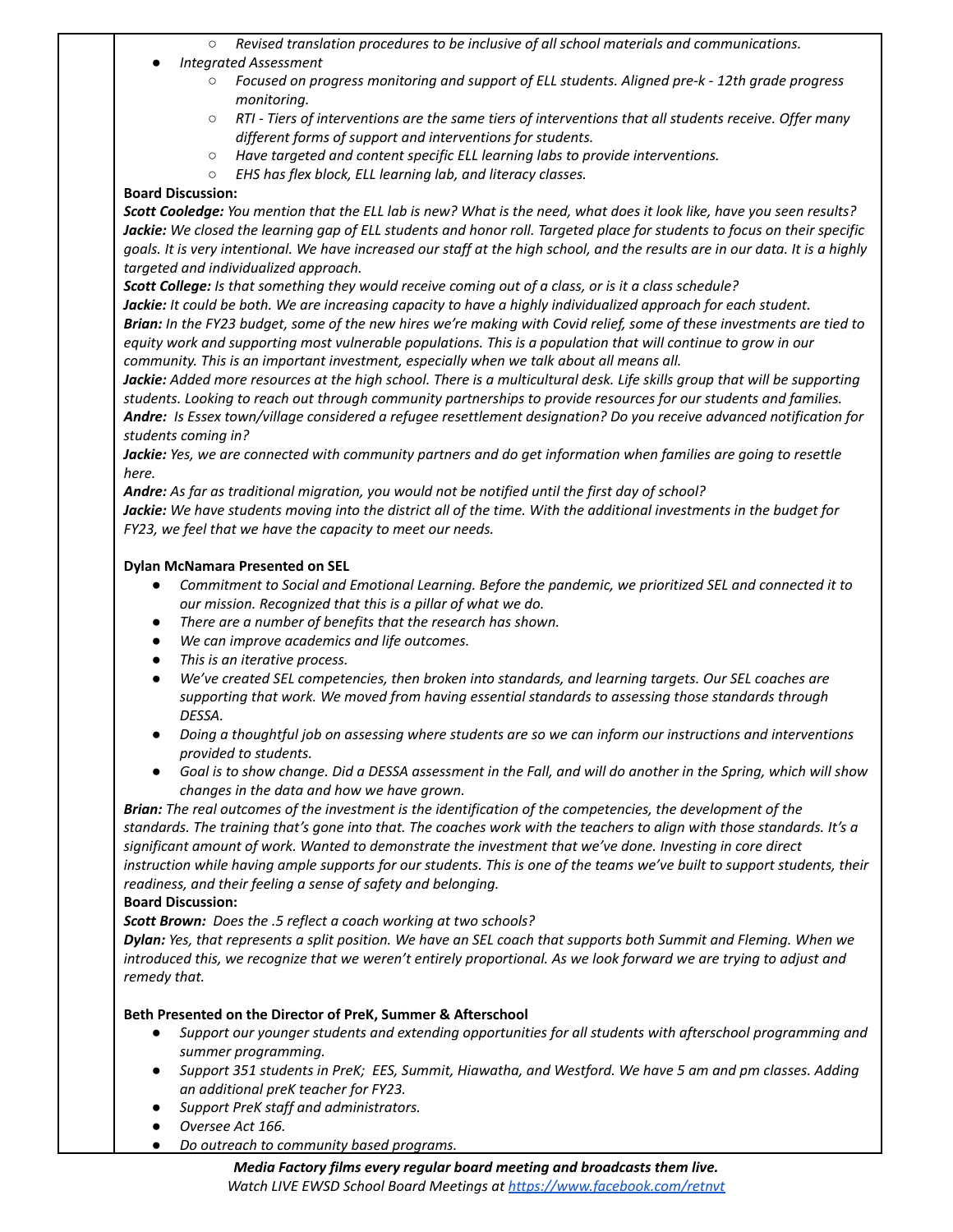- *● Provide direction and support to EWSD in identifying and evaluating our youngest students through partnership with integrated services.*
- *● Will help Instructional Leaders at Elementary schools.*
- *● Position would begin July, 2022.*
	- *● Extend learning opportunities after school hours*
		- *○ Supporting and collaborating with EJRP*
		- *○ Extending push in services for academics, align services and guidance for staff at EJRP. Extending coaching services to staff.*
		- *○ Summer programming is important with Covid recovery. Looking to extend that program to include more learning opportunities for EWSD students. Including intervention services as well.*
- We are creating an equitable system and that it is embedded in our systems and what we're doing. Looking at every student, every way possible, every day. Closing the gap on ELL students, all equitable services and what *we're trying to build*

*Erin Maguire: This work is integrated everywhere. It is everyone's work.*

# **Board Discussion:**

*Andre: Are the positions that are 0.5, is that one or two people?*

Dylan: We have positions split between schools. Between Summit and Flemming we have an SEL coach and BCBA that *splits between those locations. Next year there will be a FTE at EMS and FMS.*

Andre: The others that have the titleage as SEL Coach/BCBA, they are doing both roles. The majority of these are one *person that is splitting between schools?*

*Dylan: Based on geography, size of school, and staffing we position the staff.*

*Andre: Are those funded by ESSER?*

Dylan: Not currently funded by ESSER. Next year there will be a dedicated SEL coach at Founders and EES. That position *is funded by ESSER funds.*

*Andre: These are part of the current budget, and the one going forward?*

*Erin Knox: These roles are what we've been investing in.*

*Scott Cooledge: What does a SEL coach do? Compared to the others listed.*

Dylan: The SEL coach, their role is to support leadership, staff with designing structures and interventions that support students around SEL. They are coaches. They work a lot with staff and leadership. They also do some individual work, small group work with students. Primary role is a coaching role. BCBA's Thie role is to supervise Interventionists that work one on one with students. These are students that have complex behavioral needs. BCBA's assess needs, develop a plan, and supervise the interventionists that work directly with those students. Behavior Coach, one at Hiawatha, is *a SEL coach and a Behavior Coach - not licensed as a BCBA but supports the same work.*

### **Brian Presented on Facility Stewardship & Planning**

- Recommendation is to hire a Capital Projects Manager for 3 years using funding from voter approved Capital *Reserve Fund.*
- *● Will work with the board about future plans for our facilities.*
- *● There is \$1.1million in capital projects for FY23.*
- The key element is that the instructional strategies that were presented in the FY23 budget, mirror the *thought exchange and what to focus on in 2023. Direct Instruction, Student Support Services, and Facilities.s*

### **Brian Summarized FY23 Budget Investment**

- The total increase in the General fund is \$4.2 million, \$2 m going into instructional programs, roughly three *quarters of a million dollars going into instructional supports, and then administrative supports.*
- New Hires 13.5 in General Fund, weighted heavily towards instructional personnel. Additional SLP staff, in *instructional supports. Some administrative supports positions.*
- In the \$4.2million increase for FY23 in the General Fund, our primary cost driver is personnel, \$3.4million is just personnel. About 41% is attributed to the collective bargaining settlement, about 33% is the new hires, *then there are some salary changes, payroll tax changes, and other changes and unbudgeted FY22 hires.*

# **Board Discussion:**

Andre: With projected personnel costs. Those are also including hiring that has not yet occurred, including open *vacancies that are being carried over, is that correct?*

Brian: Yes, we are carrying some vacancies over and are hoping we will have better recruitment to fill those positions. *A lot in student support services/special education and individual student services.*

Andre: Isn't it support staffing that is still a carryover from this year, that you've been unsuccessful in getting *additional support staff?*

**Brain:** A number of those positions I just spoke about are support staff positions. Both certified support staff and *administrative support staff. We are carrying over vacancies, because we don't have enough people. The budget*

*Media Factory films every regular board meeting and broadcasts them live.*

*Watch LIVE EWSD School Board Meetings at https://www.facebook.com/retnvt*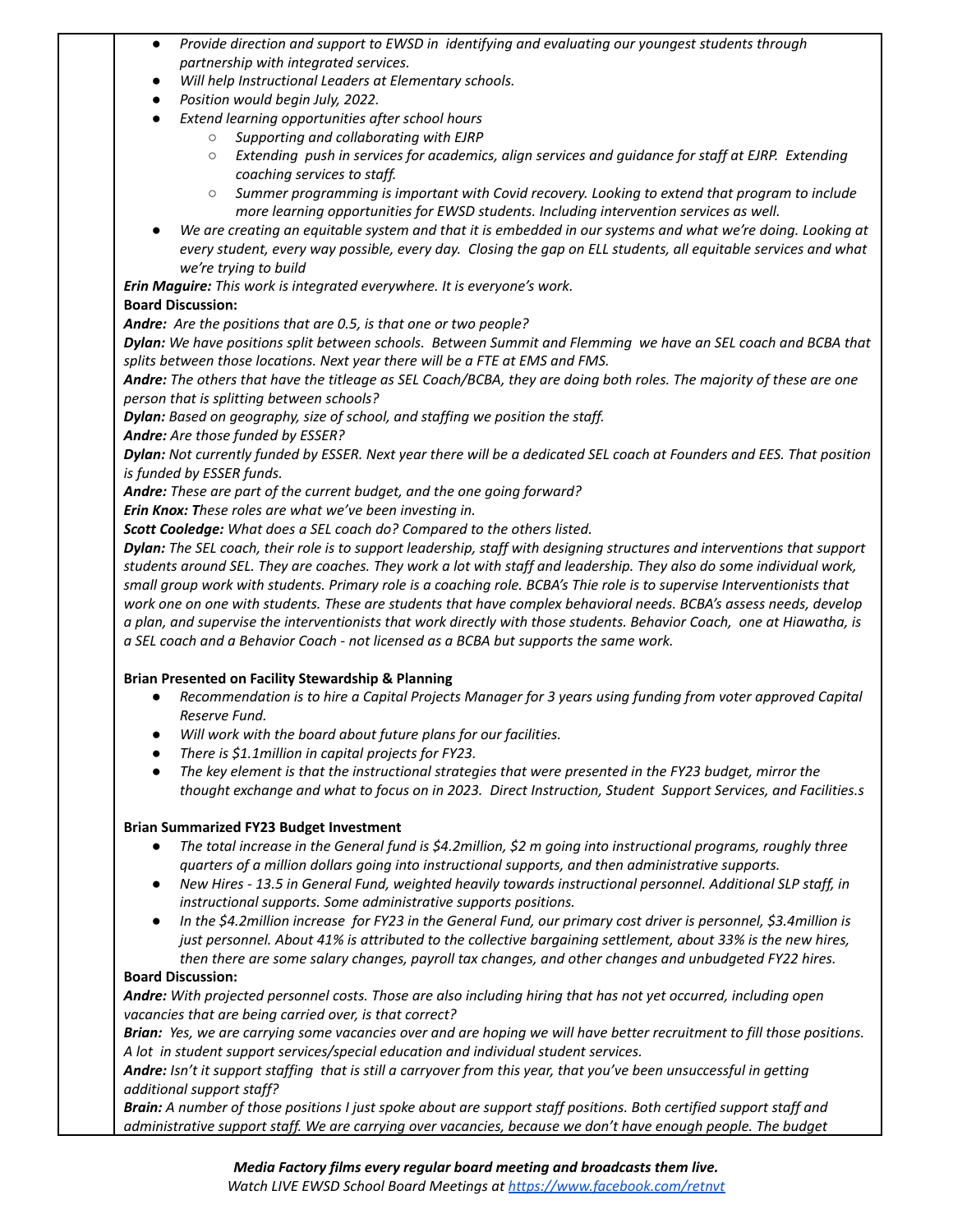assumes that people are hired on the 1st of July. That hasn't been the case, and this year it has not been the case. *Financially, that is a full budgeting of a liability that probably won't occur.*

**Andre:** With these unfulfilled jobs, are you meeting the needs through extra hours of personnel. Have you not looked *into increasing their hours and mitigating the hiring?*

Brian: Have looked at where we could reduce staff, change staff assignments, or add ours. With the vacancies right *now, some very important work is not getting done.*

Erin Knox: We have principals covering classes, people are pitching in to cover where they can. The system is stressed *right now.*

*Andre: Some organizations where they can't fulfill hiring quotas determine what the priorities are.*

Brian: We are going the path of least resistance. We have not had this kind of mid-year leaving that we're

experiencing, there is no one to hire. Are imagining different models, creating positions, are advertising many different *roles to fill open positions.*

Brendan: It is important to recognize with these vacancies, we can budget for the cost of the position, if those positions go unfilled, it results in salary savings during the course of the year. Not filling those positions creates stress across the *system, but we're also not spending that money.*

Brian: In some cases, we've had budgeted positions, and we hire a contractor if we can't fill that.

Erin Maguire: We're doing online services and contracted services to make up for our SLP services. Money not spent in *salaries, but transitioned to a contract services cost. Sometimes those designs are more expensive.*

Diane: We have a lot of IEPs that are not being serviced as best as we can because of staff shortages. Have we gone to *colleges to recruit?*

*Beth: Yes, we've done that outreach and continue to do it.*

#### **Instructional Leadership Model Changes**

Beth: The thought exchange focused on the high school and co-principalship. We moved back to one principal and four assistant principals. This size of school needs those administrators, along with a Director of Counseling and Director of Student Support Services. We will be looking at the best process and structure moving forward. We will work with the leadership team and teachers to develop that. One principal at EES and Founders next year. Have shifted some funds in *Instructional Leadership.*

#### **Brian Presented on the Projected Tax Impact**

*Brian - Using Tax Commissioner Scenario B in Budgeting, uses a more conservative amount.*

- *● Calculated tax rate, going down by 4.86%.*
- *● Non-Homestead tax rate is going down by 8.06% (second property, business owners).*
- *● Income sensitivity going down by just over 3%.*
- Tax rates are going down, but home values increasing in our communities, resulting in a CLA adjusted tax rate *that is flat.*

Brian: At the point now to take action on the Budget if the board is ready to do that tonight.

#### **Board Discussion:**

Erin Knox: On our agenda next is the mail-in ballots. Brian, are there two scenarios for the Westford mailing? Brian: That is a decision Westford makes. At the point where each community has said yes to mail-in ballots. *Erin Knox: Everything looked straight forward for mail-in ballots. How can we help as board members?* Diane: The estimate says we are paying the printer to stuff the envelopes. Ask that we include the district and address *of the voter is on the ballot, so it is evident where that ballot belongs.*

Erin Knox: If there are no more questions, we are good to go with the mail-in ballots. Thank you Brendan for the work *on the mail in ballots. Asked Brian how we would approve the meeting warning.*

### **Brian Discussed the Warning and Articles**

The warning does not have to be read allowed, the posting will serve as the record. We are doing the mailing, our annual meeting is the voting, there is no in-person annual meeting. Required to hold a budget information hearing within 10 days of the voting. Even though you are having no annual meeting, you must elect a moderator. We need authorization of Article 4, it is that we can borrow money until we receive our state support grant. Article 5, these are the numbers from the budget that we presented, by statute this is the wording that has to be on the ballot. Requires that you show the ed spending per equalized pupil. If the board is comfortable at this time, we would look for a motion *to adopt the budget.*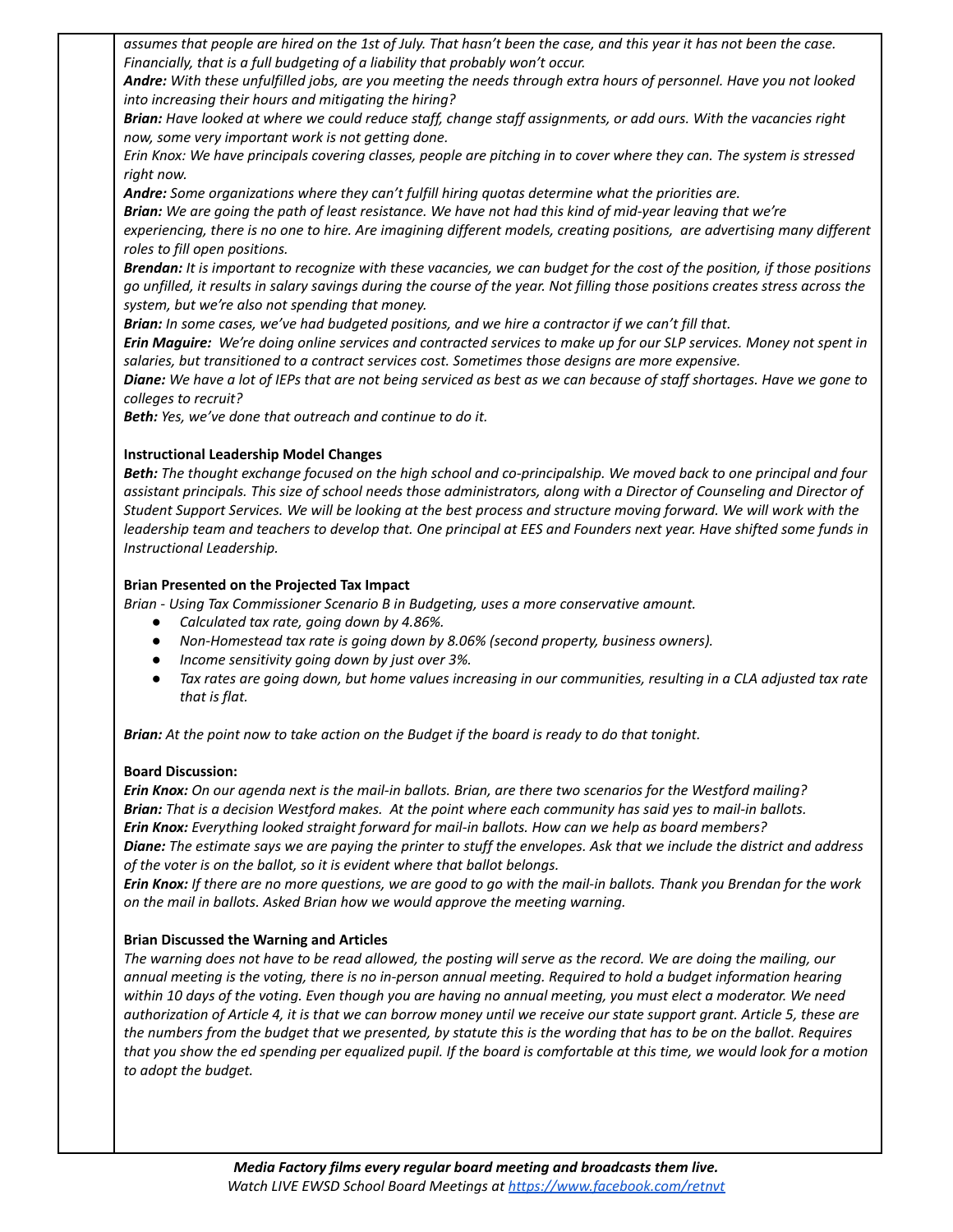#### **Board Discussion.**

*Andre: Article 1, 2, and 3 - Will the warning identify candidates for those positions? Brian: It will be the names of people verified to run and a write in option.*

Erin Knox called for a motion on the EWSD budget adoption. Brendan Kinney motioned that the EWSD School Board *adopt the FY23 recommended EWSD General Fund budget of \$86,008,927 and present this spending authority requirement to the voters in April. Vote (7.5 -Yes, 1 -No, .5 -Abstaining).*

Erin Knox called for a motion on the CTE budget adoption. Andre Roy makes the motion that the EWSD School Board *adopt the FY23 recommended Center for Technology, Essex General Fund budget of \$8,226,539 and present this spending authority requirement to the voters in April. Vote (9 - 0).*

#### **Board Discussion:**

*Beth: Question if you can abstain on a budget vote. Need to clarify. Andre: The abstention is also if one is neither in favor or disfavor.* Diane: Point of order. How do you fence sit on a budget decision? It's either a yes or no vote. *Order*

**Erin Knox:** May have made a mistake, need to look into the rules to see if we need to re-vote. *Andre: Have abstained in the past and it's not been an issue.*

*Erin Knox: Yes, but the question is if you can do that on a budget vote.*

*Beth: You abstain if you have a conflict of interest or you have not been here.*

*Brendan: Read Robert's rules, believe that abstention is allowed, it is a non-vote.*

*Erin Knox: Andre, to clarify, you don't want to put your voice in on this?*

Andre: It's a non vote, one does not want to take a position of approval or disapproval. So it is a non-vote.

*Brendan: It seems that an abstention is allowed under a majority vote. To abstain is a non-vote.*

*Andre: Thank you, it appears this is allowed for a director to do a non-vote.*

Erin Knox: After all of the information we've been presented, it would be good to weigh in one way or another. But if *that is your decision and we'll put that down for you.*

Brian: Article 5 and 6 are established the board needs to discuss Article 7 and 8 around increasing the board stipend. And to inform the board of the legal council's advice, the board does not need voter approval to compensate other *non-elected officials. The board is granted authority in statute to determine compensation for elected officials.* **Board Discussion:**

*Erin Knox: It is up to us to determine these numbers.*

Brendan: I feel partially responsible for this, and we should have addressed it as a board prior to tonight. My rationale for making this recommendation is that being a school board member takes a lot of time and effort. Even with this increase, it doesn't come close to compensating people for their time. Part of the service is that you are doing this for the good of the community. I wonder if increasing the amounts that school board members make would encourage more people to run for school board who might otherwise not be able to afford it? It's not an option that is available to everyone. If the stipends that we pay to elected members of the board could help alleviate and make it more equitable *for someone to participate in the board.*

Erin Knox: We did talk about this and a lot of people were in agreement of the points you just made. I looked it over *and think this is fine.*

*Jack: The only thing I would add is to show the year of the last adjustment.*

*Brian: The writing in red will not be on the final warning. It is for the board's information.*

*Brendan: That would be something we would want to work into our budget information session.*

Iris: I think this is a good step to make it more accessible for people to be elected officials on this board. Wanted to bring up student compensation again. Does the board have the ability to do that without a voter approval? Can we put *that on an upcoming agenda?*

*Brian: The board can do this without voter approval.*

*Iris: Can we put that on an upcoming agenda.*

*Erin Knox: Yes, it's on our radar, absolutely.*

Andre: It's up to the community to decide, comfortable presenting this information. Important to point out that it is up *to the community to approve this, not us.*

Brian: Your legal council wanted to advise that he is unable to contemplate if this was voted down that it would *return to the previous compensation or to \$0.*

*Brendan: That would defeat the purpose if that was the outcome.*

*Watch LIVE EWSD School Board Meetings at https://www.facebook.com/retnvt*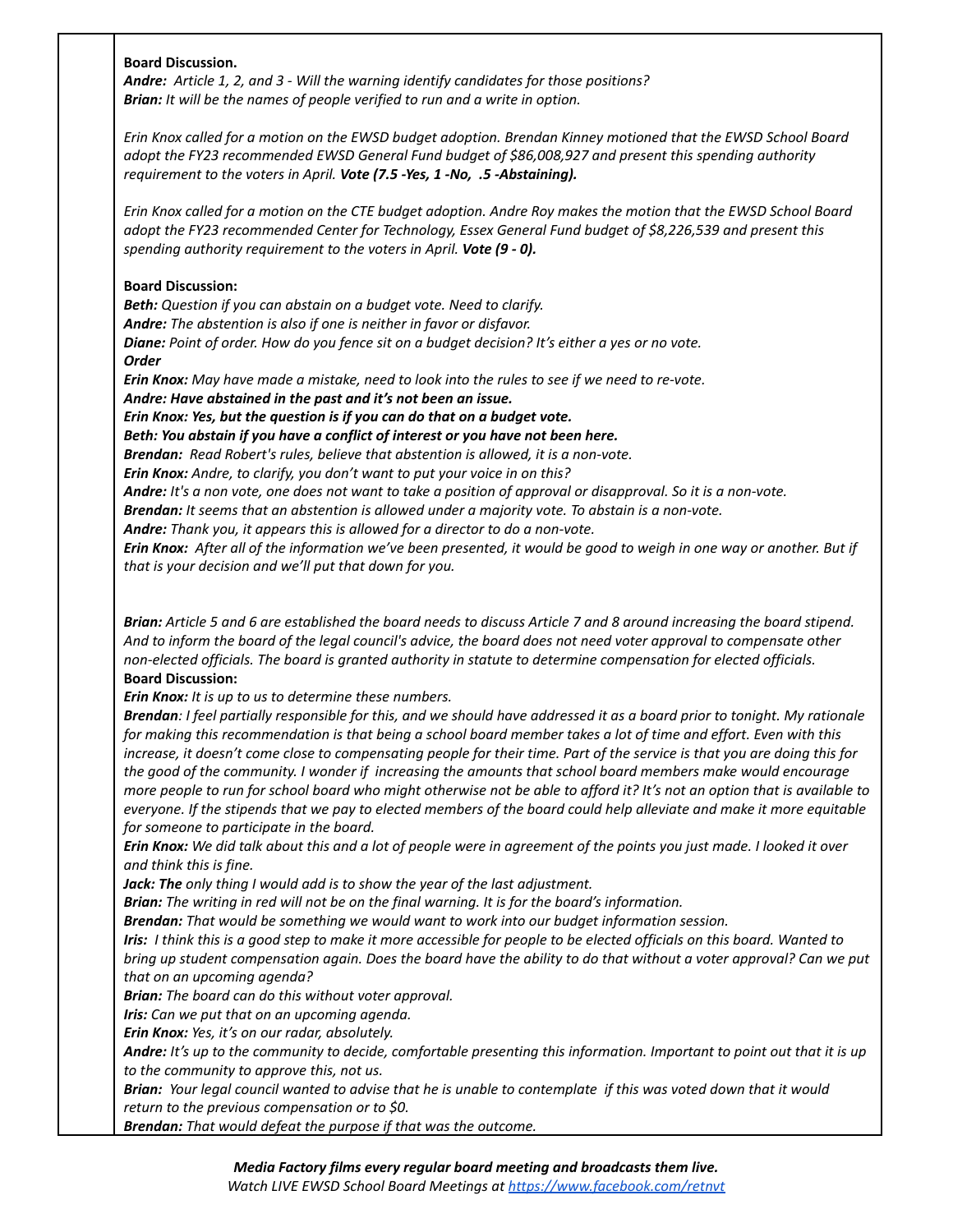|   | Brian: The electorate is given the power to compensate if any it's elected officials. If they say no, they are setting your                                                                                                                                                                                                                           |
|---|-------------------------------------------------------------------------------------------------------------------------------------------------------------------------------------------------------------------------------------------------------------------------------------------------------------------------------------------------------|
|   | compensation at \$0.                                                                                                                                                                                                                                                                                                                                  |
|   | Brendan: Why would we put it on there if that could be the result?                                                                                                                                                                                                                                                                                    |
|   | Scott Broan: Could you create a separate article where they could choose between the two.                                                                                                                                                                                                                                                             |
|   | Brian: You do not have to have just one annual meeting, it does have to go to voters, but can be done at a special                                                                                                                                                                                                                                    |
|   | meeting. The article language could be changed.                                                                                                                                                                                                                                                                                                       |
|   | Brendan: It makes sense to use that increase language, and use other materials to explain the rationale. If a word                                                                                                                                                                                                                                    |
|   | change solves that problem.                                                                                                                                                                                                                                                                                                                           |
|   | Diane: Normally these questions would be from the floor. This is not doing that. It seems incumbent that this article<br>talks about changing the compensation rather than resetting this. Should explain this in communications going out.<br>Language should say we are re-setting that compensation. Explain this in the mailer that is going out. |
|   | Erin: could we change the wording in article 7 from "set" to "raise" compensation.                                                                                                                                                                                                                                                                    |
|   | Brian: Bringing a draft, seek the decision of the board to approve the warning as discussed and authorize the board                                                                                                                                                                                                                                   |
|   | chare to sign it when ready. It would give us a chance to make sure the legal council is comfortable with the language<br>change. The language should not establish a cliff, it should say increase. If the legal council advises your board that it is<br>not good to say increase, then the two articles would come off this warning.               |
|   | Erin Knox: If it is this complicated, not that invested in this. Would rather wait until the next annual meeting to talk<br>about this from the floor                                                                                                                                                                                                 |
|   | Brian: Is that the will of the board                                                                                                                                                                                                                                                                                                                  |
|   | Erin Knox: Not trying to speak for everyone, if it is this complicated, and potentially risk the little compensation we<br>currently have, I am not comfortable with it.                                                                                                                                                                              |
|   | Robert: If we were to take this article off would it affect the total budget?                                                                                                                                                                                                                                                                         |
|   | Brian: The changes are minimal, the board can adjust the budget from personnel line to community engagement line.                                                                                                                                                                                                                                     |
|   | Erin Knox: Do we want to leave it that you will find out about the word changes, see if those are doable, if not, then we<br>will not do it?                                                                                                                                                                                                          |
|   | Brian: The board needs to approve the warning, it can approve the warning with the authorizing the chair to sign it                                                                                                                                                                                                                                   |
|   | upon instructions from the board being met. If that starts to run out of time, we can take these articles off, and the<br>board has expressed its will that it would be fine with that. Someone would make a motion to approve the warning to                                                                                                         |
|   | the 2022 Annual meeting with the adjustments and instructions to the chair, and authorize the chair to sign the                                                                                                                                                                                                                                       |
|   | warning when it is complete.                                                                                                                                                                                                                                                                                                                          |
|   | Scott Brown: We're taking off the article we're just talking about?                                                                                                                                                                                                                                                                                   |
|   | Brian: If the board would consider this, based upon the will of the board, the board would approve this as written with<br>the removal of article 7 and 8, we could approve that and have Erin sign it tomorrow. If the board would like to look                                                                                                      |
|   | into increasing it's compensation, then the board would need to approve those amendments and instructions from the                                                                                                                                                                                                                                    |
|   | chair, with the chair signing.                                                                                                                                                                                                                                                                                                                        |
|   | Al motioned to approve the warning to the 2022 Annual meeting with the adjustments from the chair. And<br>Authorize the chair to sign the final version                                                                                                                                                                                               |
|   |                                                                                                                                                                                                                                                                                                                                                       |
|   | Diane: Further discussion. The lawyers said we have the capabilities of setting compensation for elected officials, since<br>we have the ability to do that without voters?                                                                                                                                                                           |
|   | Brian: You do not have the power to set compensation without voter approval.                                                                                                                                                                                                                                                                          |
|   | Brendan: The motion is to approve the warning as written, and to authorize Erin to sign the final version once it meets                                                                                                                                                                                                                               |
|   | the approval of the chair based on instructions of seeking legal counsel on 7 and 8.                                                                                                                                                                                                                                                                  |
|   | Erin called for vote of Al's Motion. Vote (9-0).                                                                                                                                                                                                                                                                                                      |
|   |                                                                                                                                                                                                                                                                                                                                                       |
|   | Brian: From that work that your chair does to finalize the annual meeting warning. The public information warning for                                                                                                                                                                                                                                 |
|   | that meeting will mirror those articles. That doesn't need approval.                                                                                                                                                                                                                                                                                  |
|   |                                                                                                                                                                                                                                                                                                                                                       |
| V | <b>Policy 4.3 Agenda Planning</b>                                                                                                                                                                                                                                                                                                                     |
|   | Policy 4.2.1 Create and maintain linkages:                                                                                                                                                                                                                                                                                                            |
|   | <b>Meeting Takeaways</b><br>0                                                                                                                                                                                                                                                                                                                         |
|   | Policy 4.3 Agenda Planning                                                                                                                                                                                                                                                                                                                            |
|   | Erin Knox: Suggests going back to in person meetings March 8th.                                                                                                                                                                                                                                                                                       |
|   | The board talked about masking requirements, would we be masking? Do we meet the vaccination rates?                                                                                                                                                                                                                                                   |
|   | Beth: Masking to be determined - AOE has to verify school vaccination rates. There is no process for doing that yet.                                                                                                                                                                                                                                  |
|   | Maddie: Recommends continuing masking as a board, we do not know who is vaccinated on the board.                                                                                                                                                                                                                                                      |
|   | Brendan: Would continue the hybrid option?                                                                                                                                                                                                                                                                                                            |